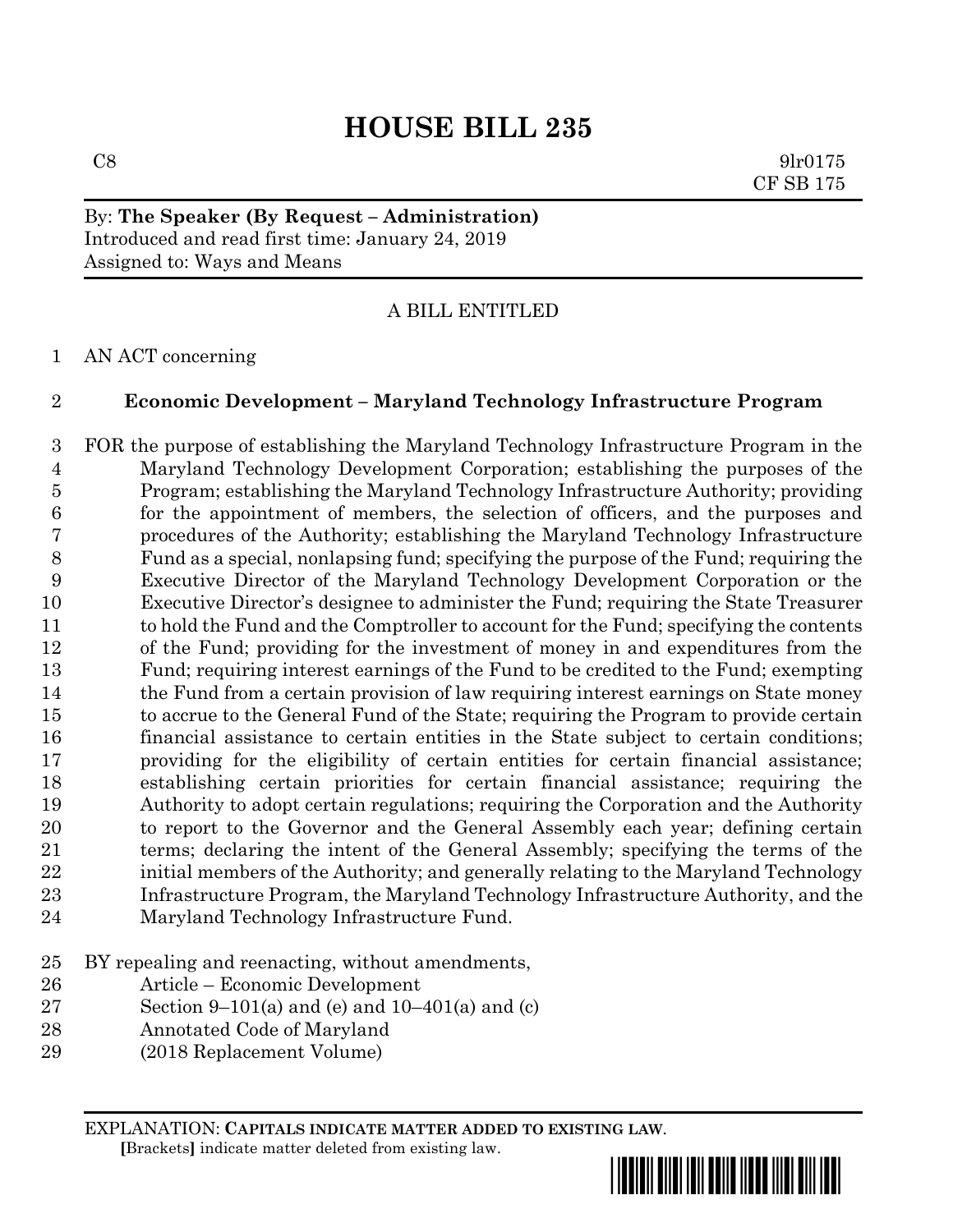# **HOUSE BILL 235**

| 1                | BY adding to                                                                   |                                                                      |  |  |  |  |  |  |
|------------------|--------------------------------------------------------------------------------|----------------------------------------------------------------------|--|--|--|--|--|--|
| $\overline{2}$   |                                                                                | Article – Economic Development                                       |  |  |  |  |  |  |
| $\boldsymbol{3}$ | Section 10-495.1 through 10-495.12 to be under the new part "Part XI. Maryland |                                                                      |  |  |  |  |  |  |
| 4                | Technology Infrastructure Program"                                             |                                                                      |  |  |  |  |  |  |
| $\overline{5}$   |                                                                                |                                                                      |  |  |  |  |  |  |
|                  | Annotated Code of Maryland                                                     |                                                                      |  |  |  |  |  |  |
| 6                |                                                                                | (2018 Replacement Volume)                                            |  |  |  |  |  |  |
| $\bf 7$          |                                                                                | BY repealing and reenacting, without amendments,                     |  |  |  |  |  |  |
| 8                | Article - Economic Development                                                 |                                                                      |  |  |  |  |  |  |
| 9                | Section 10–496(a) to be under the amended part "Part XII. Miscellaneous"       |                                                                      |  |  |  |  |  |  |
| 10               |                                                                                | Annotated Code of Maryland                                           |  |  |  |  |  |  |
| 11               |                                                                                | (2018 Replacement Volume)                                            |  |  |  |  |  |  |
|                  |                                                                                |                                                                      |  |  |  |  |  |  |
| 12               | BY repealing and reenacting, without amendments,                               |                                                                      |  |  |  |  |  |  |
| 13               |                                                                                | Article - State Finance and Procurement                              |  |  |  |  |  |  |
| 14               |                                                                                | Section $6 - 226(a)(2)(i)$                                           |  |  |  |  |  |  |
| 15               |                                                                                | Annotated Code of Maryland                                           |  |  |  |  |  |  |
| 16               |                                                                                | (2015 Replacement Volume and 2018 Supplement)                        |  |  |  |  |  |  |
| 17               |                                                                                | BY repealing and reenacting, with amendments,                        |  |  |  |  |  |  |
|                  |                                                                                | Article – State Finance and Procurement                              |  |  |  |  |  |  |
| 18               |                                                                                |                                                                      |  |  |  |  |  |  |
| 19               | Section $6-226(a)(2)(ii)112$ , and 113.                                        |                                                                      |  |  |  |  |  |  |
| 20               |                                                                                | Annotated Code of Maryland                                           |  |  |  |  |  |  |
| 21               |                                                                                | (2015 Replacement Volume and 2018 Supplement)                        |  |  |  |  |  |  |
| $\bf{22}$        | BY adding to                                                                   |                                                                      |  |  |  |  |  |  |
| 23               |                                                                                | Article – State Finance and Procurement                              |  |  |  |  |  |  |
| 24               | Section $6-226(a)(2)(ii)114.$                                                  |                                                                      |  |  |  |  |  |  |
| 25               |                                                                                | Annotated Code of Maryland                                           |  |  |  |  |  |  |
| 26               |                                                                                | (2015 Replacement Volume and 2018 Supplement)                        |  |  |  |  |  |  |
|                  |                                                                                |                                                                      |  |  |  |  |  |  |
| 27               |                                                                                | SECTION 1. BE IT ENACTED BY THE GENERAL ASSEMBLY OF MARYLAND,        |  |  |  |  |  |  |
| 28               | That the Laws of Maryland read as follows:                                     |                                                                      |  |  |  |  |  |  |
| 29               |                                                                                | <b>Article - Economic Development</b>                                |  |  |  |  |  |  |
|                  |                                                                                |                                                                      |  |  |  |  |  |  |
| 30               | $9 - 101.$                                                                     |                                                                      |  |  |  |  |  |  |
| 31               | (a)                                                                            | In this division the following words have the meanings indicated.    |  |  |  |  |  |  |
|                  |                                                                                |                                                                      |  |  |  |  |  |  |
| 32               | (e)                                                                            | "Secretary" means the Secretary of Commerce.                         |  |  |  |  |  |  |
| 33               | $10 - 401.$                                                                    |                                                                      |  |  |  |  |  |  |
|                  |                                                                                |                                                                      |  |  |  |  |  |  |
| 34               | (a)                                                                            | In this subtitle the following words have the meanings indicated.    |  |  |  |  |  |  |
| 35               | $\left( \mathrm{c} \right)$                                                    | "Corporation" means the Maryland Technology Development Corporation. |  |  |  |  |  |  |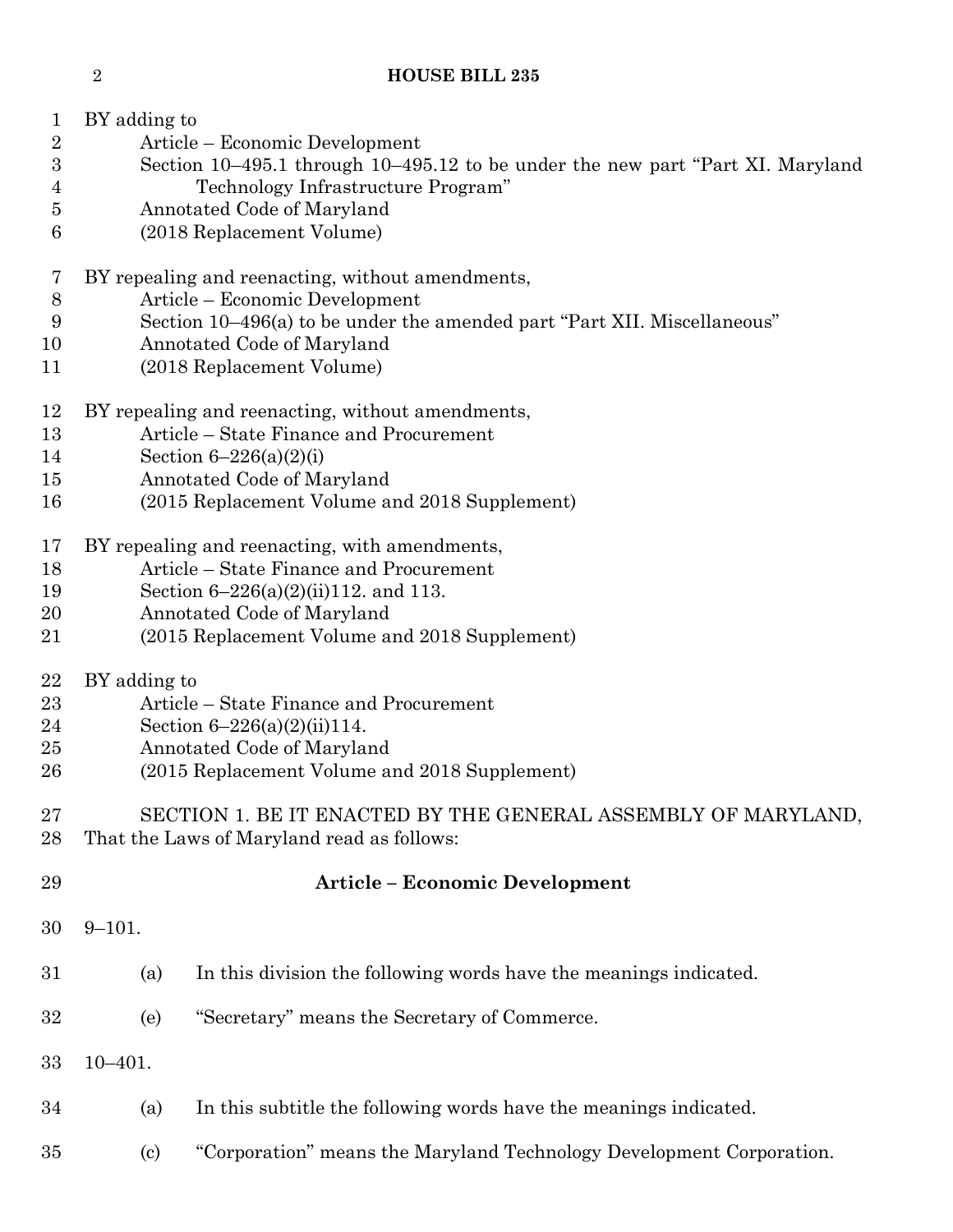**PART XI. MARYLAND TECHNOLOGY INFRASTRUCTURE PROGRAM.**

**10–495.1.**

 **(A) IN THIS PART THE FOLLOWING WORDS HAVE THE MEANINGS INDICATED.**

 **(B) "AUTHORITY" MEANS THE MARYLAND TECHNOLOGY INFRASTRUCTURE AUTHORITY.**

 **(C) "FINANCIAL ASSISTANCE" MEANS A GRANT, LOAN, CREDIT ENHANCEMENT, INVESTMENT, OR SIMILAR ASSISTANCE.**

 **(D) "FUND" MEANS THE MARYLAND TECHNOLOGY INFRASTRUCTURE FUND.**

 **(E) "PROGRAM" MEANS THE MARYLAND TECHNOLOGY INFRASTRUCTURE PROGRAM.**

 **(F) "PROJECT" MEANS A MULTISECTOR, LARGE–SCALE, TRANSFORMATIVE INITIATIVE INTENDED TO PROMOTE THE DEVELOPMENT OF LIFE SCIENCES OR CYBER–RELATED INDUSTRIES.**

**10–495.2.**

**THE GENERAL ASSEMBLY FINDS AND DECLARES THAT:**

 **(1) MARYLAND'S STRONG BASE OF INNOVATION–LED, ADVANCED INDUSTRIES IS IN PART A RESULT OF THE STATE'S INVESTMENT IN INNOVATION–FOCUSED ECONOMIC DEVELOPMENT PROGRAMS, THEREBY ESTABLISHING ITSELF AS A NATIONAL LEADER;**

 **(2) MARYLAND'S TWO LEADING ADVANCED INDUSTRIES OF LIFE SCIENCES AND CYBER–RELATED INDUSTRIES CONTINUE TO GENERATE SUBSTANTIAL JOB GROWTH, DRAWING ON THE STRONG BASE OF RESEARCH AND DEVELOPMENT, NEW COMPANY FORMATION, AND TALENT ASSETS FOUND IN MARYLAND;**

 **(3) TO ENSURE THE STATE'S FUTURE ECONOMIC COMPETITIVENESS, MARYLAND MUST ADVANCE STRATEGIC PUBLIC–PRIVATE, INNOVATION–LED COLLABORATIONS CREATING THE NEXUS WHERE INDUSTRY INNOVATION AND ACADEMIC RESEARCH COMPETENCIES CAN COME TOGETHER TO DRIVE LOCAL**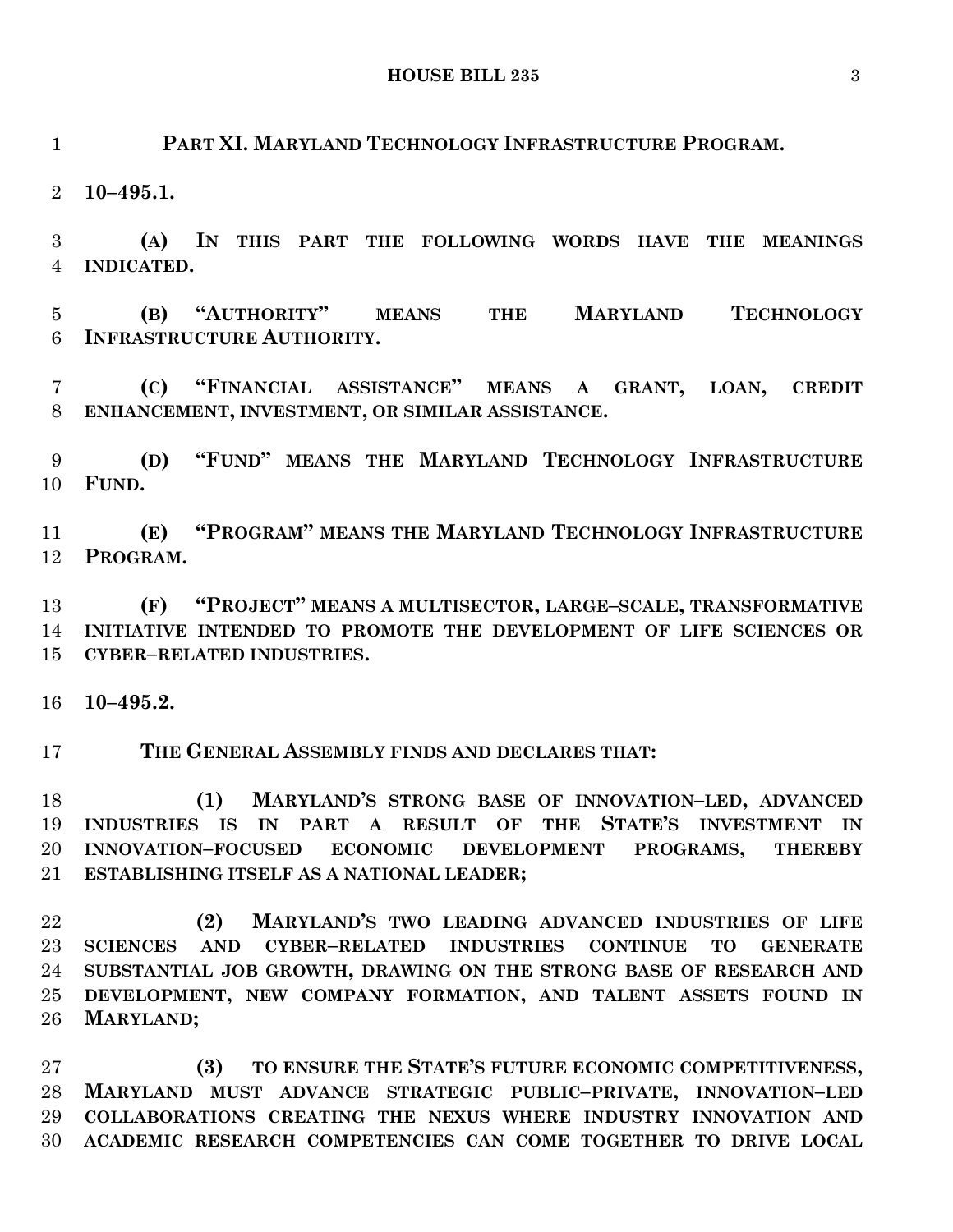**HOUSE BILL 235**

**ECONOMIC DEVELOPMENT;**

 **(4) TO ENHANCE MARYLAND'S COMPETITIVENESS WITH STRONG NATIONAL INNOVATION MARKETS, THE STATE CAN AND SHOULD BE A CATALYST TO ESTABLISH THESE COLLABORATIONS BY PROVIDING TRANSFORMATIVE FUNDING OVER THE NEXT DECADE TO LEVERAGE SIGNIFICANT PRIVATE/PUBLIC/CIVIC CO–INVESTMENT AND RESULT IN THE CREATION OF MORE THAN 40,000 NEW JOBS; AND**

 **(5) THESE COLLABORATIONS WILL BE FACILITATED BY AN AUTHORITY WITHIN THE CORPORATION, WHICH WILL ESTABLISH A FORWARD–LOOKING PLATFORM TO DEVELOP STRATEGIC INITIATIVES AND ENGAGE MULTISECTOR PARTIES ACROSS INDUSTRY, ACADEMIA, AND THE PUBLIC SECTOR.**

**10–495.3.**

 **(A) THERE IS A MARYLAND TECHNOLOGY INFRASTRUCTURE PROGRAM IN THE CORPORATION.**

**(B) THE PURPOSES OF THE PROGRAM ARE TO:**

 **(1) FACILITATE STRATEGIC PLANNING AND GUIDANCE BY CONVENING LEADERS FROM INDUSTRY AND ANCHOR RESEARCH INSTITUTIONS, AS WELL AS OTHER KEY INNOVATION STAKEHOLDERS, TO IDENTIFY POLICIES AND INVESTMENTS NEEDED TO ADVANCE MARYLAND'S INNOVATION AROUND TARGETED GROWTH OPPORTUNITIES AND PLACE–MAKING EFFORTS;**

 **(2) MANAGE A MARYLAND TECHNOLOGY INFRASTRUCTURE FUND FOR INVESTMENTS IN PROJECTS; AND**

 **(3) COORDINATE ECONOMIC DEVELOPMENT SERVICE DELIVERY TO ENSURE HIGH–QUALITY CUSTOMER SERVICE.**

**10–495.4.**

 **(A) THERE IS A MARYLAND TECHNOLOGY INFRASTRUCTURE AUTHORITY IN THE CORPORATION.**

 **(B) THE CORPORATION SHALL PROVIDE STAFF TO THE AUTHORITY AND MAY EMPLOY OR CONTRACT WITH EXPERTS TO ASSIST WITH THE ADMINISTRATION AND MANAGEMENT OF THE PROGRAM.**

**10–495.5.**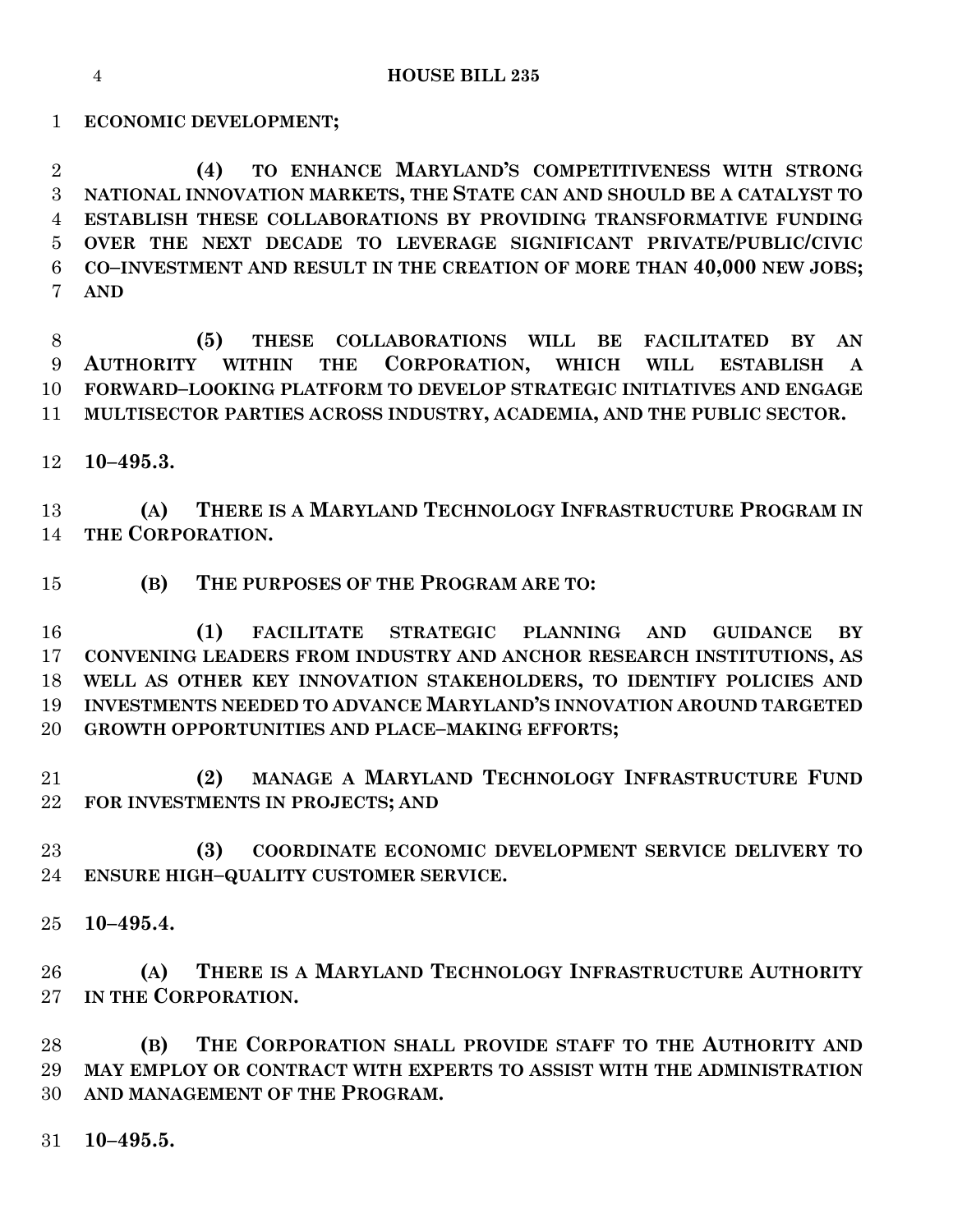| $\mathbf{1}$        | (A)                                                                                          | THE AUTHORITY CONSISTS OF THE FOLLOWING MEMBERS:                                                        |  |  |  |  |
|---------------------|----------------------------------------------------------------------------------------------|---------------------------------------------------------------------------------------------------------|--|--|--|--|
| $\overline{2}$      |                                                                                              | (1)<br>FIVE MEMBERS APPOINTED BY THE GOVERNOR;                                                          |  |  |  |  |
| 3<br>4              |                                                                                              | THE PRESIDENT OF JOHNS HOPKINS UNIVERSITY, OR THE<br>(2)<br>PRESIDENT'S DESIGNEE;                       |  |  |  |  |
| $\overline{5}$<br>6 | THE CHANCELLOR OF THE UNIVERSITY SYSTEM OF MARYLAND,<br>(3)<br>OR THE CHANCELLOR'S DESIGNEE; |                                                                                                         |  |  |  |  |
| $\overline{7}$      |                                                                                              | THE SECRETARY, OR THE SECRETARY'S DESIGNEE;<br>(4)                                                      |  |  |  |  |
| 8<br>9              | DESIGNEE;                                                                                    | THE SECRETARY OF LABOR, OR THE SECRETARY OF LABOR'S<br>(5)                                              |  |  |  |  |
| 10<br>11            |                                                                                              | THE SECRETARY OF BUDGET AND MANAGEMENT, OR THE<br>(6)<br>SECRETARY OF BUDGET AND MANAGEMENT'S DESIGNEE; |  |  |  |  |
| 12                  |                                                                                              | THE EXECUTIVE DIRECTOR OF THE CORPORATION;<br>(7)                                                       |  |  |  |  |
| 13<br>14            | <b>MARYLAND; AND</b>                                                                         | ONE MEMBER APPOINTED BY THE PRESIDENT OF THE SENATE OF<br>(8)                                           |  |  |  |  |
| 15<br>16            | <b>DELEGATES.</b>                                                                            | ONE MEMBER APPOINTED BY THE SPEAKER OF THE HOUSE OF<br>(9)                                              |  |  |  |  |
| 17                  | (B)                                                                                          | (1)<br>OF THE FIVE MEMBERS APPOINTED BY THE GOVERNOR:                                                   |  |  |  |  |
| 18                  |                                                                                              | (I) AT LEAST TWO SHALL BE EXECUTIVES IN LIFE SCIENCES<br>19 COMPANIES IN THE STATE; AND                 |  |  |  |  |
| 20<br>21            |                                                                                              | AT LEAST TWO SHALL BE EXECUTIVES IN CYBER-RELATED<br>(II)<br><b>COMPANIES IN THE STATE.</b>             |  |  |  |  |
| 22<br>23            |                                                                                              | THE GOVERNOR SHALL CONSIDER THE GEOGRAPHIC DIVERSITY<br>(2)<br>OF THE STATE WHEN APPOINTING MEMBERS.    |  |  |  |  |
| 24                  | (C)                                                                                          | THE MEMBERS APPOINTED BY THE PRESIDENT AND THE SPEAKER:                                                 |  |  |  |  |
| 25                  |                                                                                              | (1)<br>MAY NOT BE ELECTED OFFICIALS; AND                                                                |  |  |  |  |
| 26                  |                                                                                              | (2)<br>MUST HAVE EXPERIENCE AND EXPERTISE IN LIFE SCIENCES OR                                           |  |  |  |  |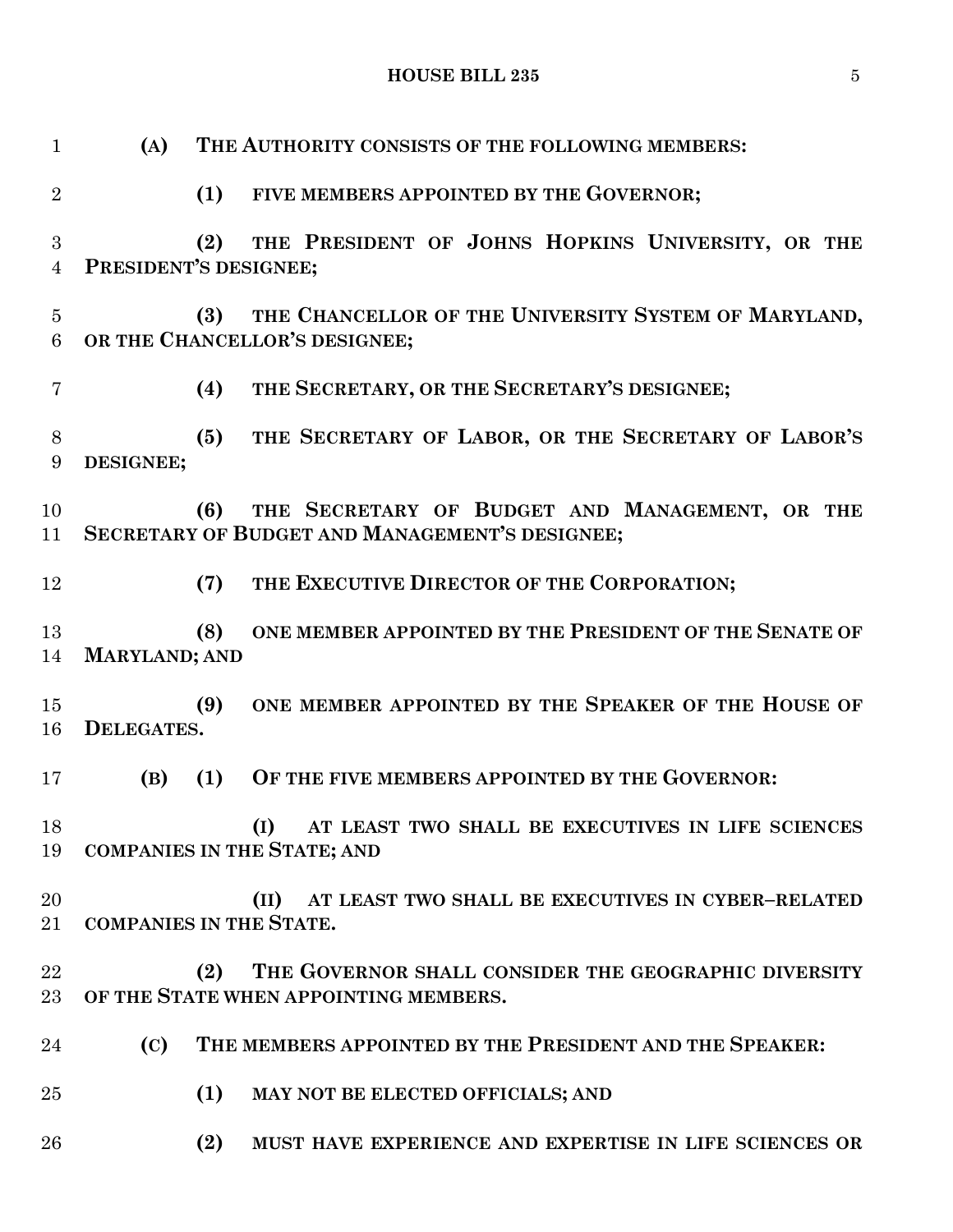|                          | <b>HOUSE BILL 235</b><br>6 |                                                                                                                                                                          |  |  |  |  |  |
|--------------------------|----------------------------|--------------------------------------------------------------------------------------------------------------------------------------------------------------------------|--|--|--|--|--|
| 1                        |                            | CYBER-RELATED INNOVATION.                                                                                                                                                |  |  |  |  |  |
| $\overline{2}$           | (D)                        | EACH MEMBER MUST BE A RESIDENT OF THE STATE.                                                                                                                             |  |  |  |  |  |
| 3                        | (E)                        | (1)<br>THE TERM OF AN APPOINTED MEMBER IS 4 YEARS.                                                                                                                       |  |  |  |  |  |
| 4<br>$\overline{5}$<br>6 |                            | THE TERMS OF THE APPOINTED MEMBERS OF THE AUTHORITY<br>(2)<br>ARE STAGGERED AS REQUIRED BY THE TERMS PROVIDED FOR MEMBERS OF THE<br><b>AUTHORITY ON OCTOBER 1, 2019.</b> |  |  |  |  |  |
| 7                        |                            | (3)<br>AT THE END OF A TERM, AN APPOINTED MEMBER:                                                                                                                        |  |  |  |  |  |
| 8                        |                            | (I)<br>IS ELIGIBLE FOR REAPPOINTMENT; AND                                                                                                                                |  |  |  |  |  |
| 9<br>10                  | AND QUALIFIES.             | (II)<br>CONTINUES TO SERVE UNTIL A SUCCESSOR IS APPOINTED                                                                                                                |  |  |  |  |  |
| 11<br>12                 |                            | (4)<br>A MEMBER WHO IS APPOINTED AFTER A TERM HAS BEGUN SERVES<br>ONLY FOR THE REST OF THE TERM AND UNTIL A SUCCESSOR IS APPOINTED.                                      |  |  |  |  |  |
| 13<br>14                 |                            | A MEMBER APPOINTED BY THE GOVERNOR MAY BE REMOVED BY<br>(5)<br>THE GOVERNOR WITH CAUSE.                                                                                  |  |  |  |  |  |
| 15<br>16                 |                            | A MEMBER APPOINTED BY THE PRESIDENT OF THE SENATE MAY<br>(6)<br>BE REMOVED BY THE PRESIDENT OF THE SENATE WITH CAUSE.                                                    |  |  |  |  |  |
| 17<br>18                 |                            | A MEMBER APPOINTED BY THE SPEAKER OF THE HOUSE MAY BE<br>(7)<br>REMOVED BY THE SPEAKER OF THE HOUSE WITH CAUSE.                                                          |  |  |  |  |  |
| 19                       | $10 - 495.6.$              |                                                                                                                                                                          |  |  |  |  |  |
| 20                       | (A)                        | THE GOVERNOR SHALL APPOINT A CHAIR FROM AMONG THE MEMBERS.                                                                                                               |  |  |  |  |  |
| 21<br>22                 | (B)                        | THE AUTHORITY SHALL DETERMINE THE MANNER OF ELECTION OF<br>OFFICERS AND THEIR TERMS OF OFFICE.                                                                           |  |  |  |  |  |
| $23\,$                   | $10 - 495.7.$              |                                                                                                                                                                          |  |  |  |  |  |
| 24                       | (A)                        | SEVEN MEMBERS OF THE AUTHORITY ARE A QUORUM.<br>(1)                                                                                                                      |  |  |  |  |  |
| 25<br>26                 |                            | AN ACT OF THE AUTHORITY MUST BE APPROVED BY A MAJORITY<br>(2)<br>VOTE OF THE MEMBERS ATTENDING A MEETING AT WHICH A QUORUM IS PRESENT.                                   |  |  |  |  |  |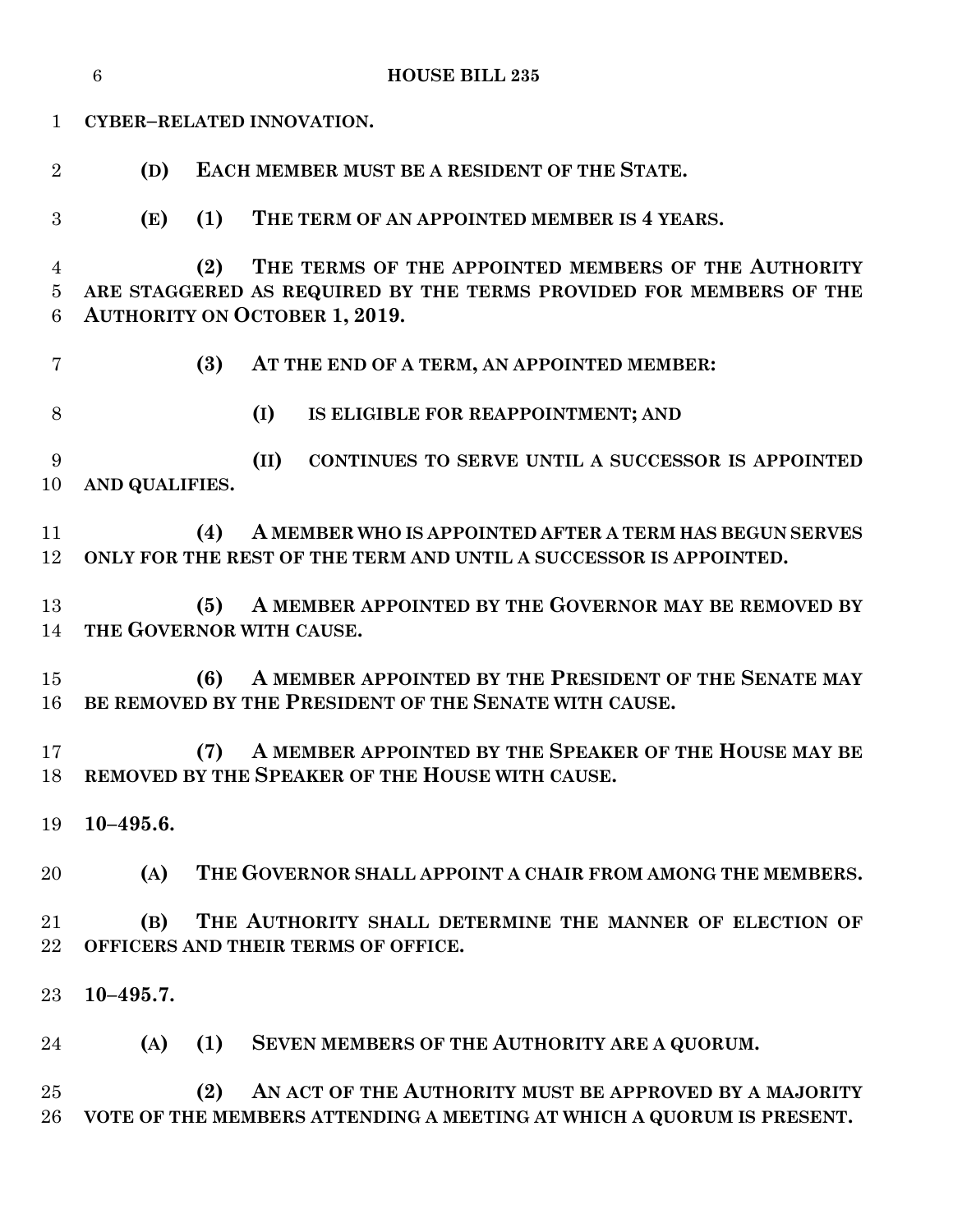**(B) A MEMBER OF THE AUTHORITY:**

 **(1) MAY NOT RECEIVE COMPENSATION AS A MEMBER OF THE AUTHORITY; BUT**

 **(2) IS ENTITLED TO REIMBURSEMENT FOR EXPENSES UNDER THE STANDARD STATE TRAVEL REGULATIONS, AS PROVIDED IN THE STATE BUDGET.**

 **(C) A MEMBER OF THE AUTHORITY SHALL FILE AN ANNUAL PUBLIC DISCLOSURE OF FINANCIAL INTERESTS AS REQUIRED UNDER THE MARYLAND PUBLIC ETHICS LAW.**

 **(D) EACH MEMBER OF THE AUTHORITY SHALL DISCLOSE TO THE STATE ETHICS COMMISSION WHETHER THE MEMBER IS EMPLOYED BY OR HAS A FINANCIAL INTEREST IN AN ENTITY THAT MAY APPLY FOR FUNDING FROM THE FUND.**

**10–495.8.**

 **(A) THE AUTHORITY SHALL PROVIDE ADVICE TO AND CONSULT WITH THE CORPORATION IN CONNECTION WITH THE ADMINISTRATION OF THE PROGRAM UNDER THIS SUBTITLE.**

 **(B) THE AUTHORITY MAY ESTABLISH AN INDEPENDENT REVIEW BOARD OF BUSINESS AND ACADEMIC EXPERTS WITH KNOWLEDGE OF ADVANCED INDUSTRIES TO:**

 **(1) EVALUATE WHETHER AN APPLICANT FOR FUNDING IS LIKELY TO ACHIEVE THE GOALS OF THE PROJECT FOR WHICH FUNDING IS SOUGHT; AND**

 **(2) MAKE RECOMMENDATIONS TO THE AUTHORITY, BASED ON THE EVALUATION, FOR THE AWARD AND DISBURSEMENT OF FINANCIAL ASSISTANCE FROM THE FUND.**

**10–495.9.**

 **(A) THERE IS A MARYLAND TECHNOLOGY INFRASTRUCTURE FUND IN THE CORPORATION.**

 **(B) (1) THE FUND IS A SPECIAL, NONLAPSING FUND THAT IS NOT SUBJECT TO REVERSION UNDER § 7–302 OF THE STATE FINANCE AND PROCUREMENT ARTICLE.**

**(2) THE TREASURER SHALL HOLD THE FUND SEPARATELY, AND THE**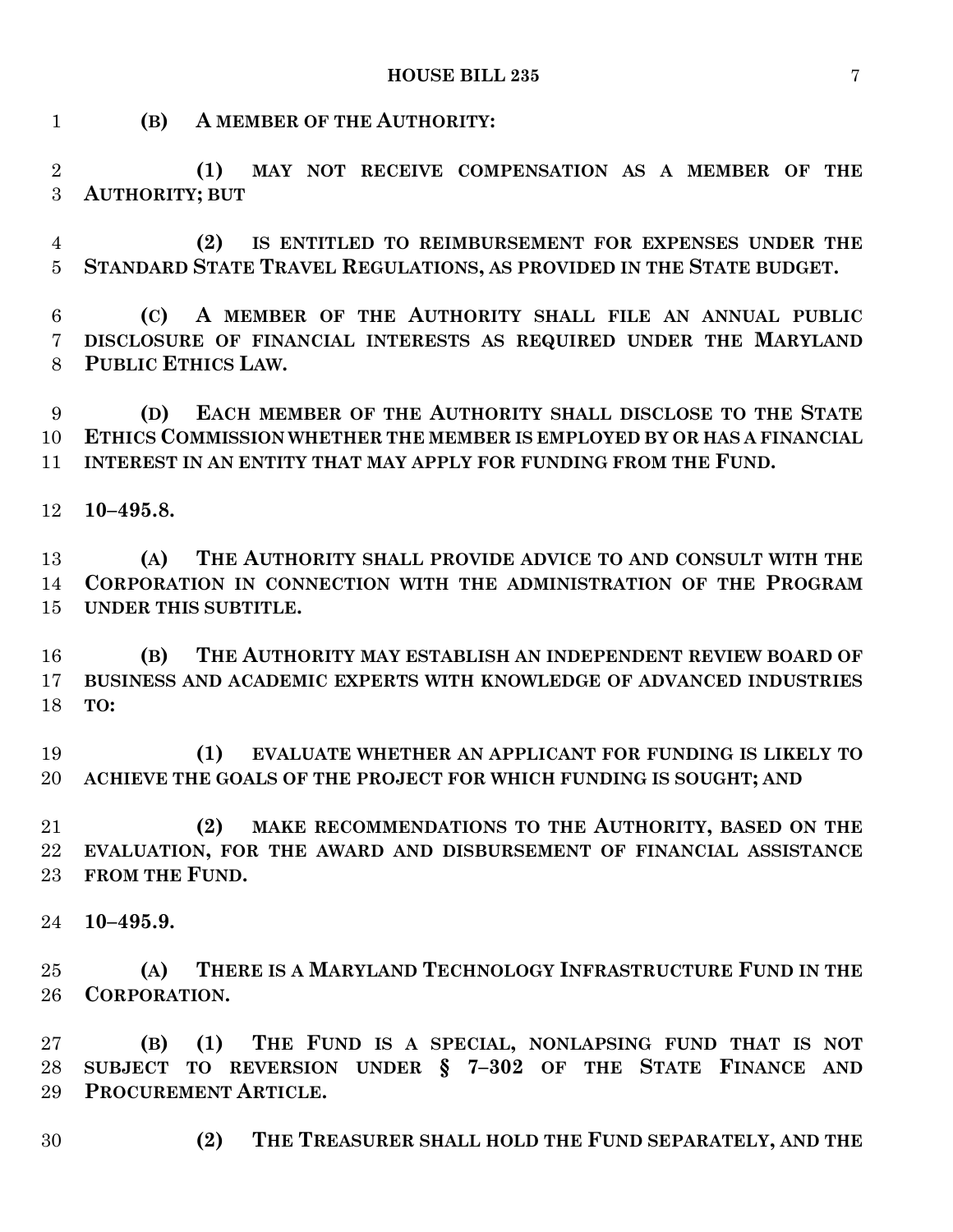|                     | 8                                                                                                                                                                                  | <b>HOUSE BILL 235</b>                                                                                                                               |  |  |  |  |
|---------------------|------------------------------------------------------------------------------------------------------------------------------------------------------------------------------------|-----------------------------------------------------------------------------------------------------------------------------------------------------|--|--|--|--|
| $\mathbf 1$         |                                                                                                                                                                                    | COMPTROLLER SHALL ACCOUNT FOR THE FUND.                                                                                                             |  |  |  |  |
| $\overline{2}$      | (C)                                                                                                                                                                                | THE FUND CONSISTS OF:                                                                                                                               |  |  |  |  |
| 3                   |                                                                                                                                                                                    | (1)<br>APPROPRIATIONS AS PROVIDED IN THE STATE BUDGET;                                                                                              |  |  |  |  |
| $\overline{4}$      |                                                                                                                                                                                    | (2)<br>ANY INTEREST EARNINGS OF THE FUND; AND                                                                                                       |  |  |  |  |
| $\overline{5}$<br>6 |                                                                                                                                                                                    | (3)<br>ANY OTHER MONEY FROM ANY OTHER SOURCE ACCEPTED FOR<br>THE BENEFIT OF THE PROGRAM.                                                            |  |  |  |  |
| 7<br>8<br>9         | THE EXECUTIVE DIRECTOR OF THE CORPORATION, OR THE EXECUTIVE<br>(D)<br>DIRECTOR'S DESIGNEE, SHALL ADMINISTER THE FUND IN ACCORDANCE WITH THIS<br>PART AND ANY OTHER APPLICABLE LAW. |                                                                                                                                                     |  |  |  |  |
| 10<br>11            | (E)<br><b>INCLUDING:</b>                                                                                                                                                           | THE FUND SHALL BE USED TO COVER THE COSTS OF THE PROGRAM,                                                                                           |  |  |  |  |
| 12                  |                                                                                                                                                                                    | (1)<br>ANY ADMINISTRATIVE COSTS; AND                                                                                                                |  |  |  |  |
| 13<br>14            | RECIPIENTS.                                                                                                                                                                        | (2)<br>ANY FINANCIAL ASSISTANCE THAT IS AWARDED TO ELIGIBLE                                                                                         |  |  |  |  |
| 15<br>16            | (F)                                                                                                                                                                                | THE TREASURER SHALL INVEST THE MONEY OF THE FUND IN THE<br>(1)<br>SAME MANNER AS OTHER STATE MONEY MAY BE INVESTED.                                 |  |  |  |  |
| 17                  | 18 TO THE FUND.                                                                                                                                                                    | ANY INVESTMENT EARNINGS OF THE FUND SHALL BE CREDITED<br>(2)                                                                                        |  |  |  |  |
| 19<br>20<br>21      | (G)                                                                                                                                                                                | THE LEGISLATIVE AUDITOR SHALL AUDIT THE ACCOUNTS AND<br>TRANSACTIONS OF THE FUND AS PROVIDED IN § 2-1220 OF THE STATE<br><b>GOVERNMENT ARTICLE.</b> |  |  |  |  |
| 22                  | $10 - 495.10.$                                                                                                                                                                     |                                                                                                                                                     |  |  |  |  |
| 23                  |                                                                                                                                                                                    | WITHIN THE PROGRAM, SUBJECT TO AVAILABLE FUNDING, AND ON THE                                                                                        |  |  |  |  |
| 24                  |                                                                                                                                                                                    | RECOMMENDATION OF THE AUTHORITY, THE CORPORATION SHALL AWARD                                                                                        |  |  |  |  |
| 25                  |                                                                                                                                                                                    | CAPITAL AND OPERATING FINANCIAL ASSISTANCE FROM THE FUND TO PUBLIC OR                                                                               |  |  |  |  |
| $26\,$              |                                                                                                                                                                                    | PRIVATE ENTITIES IN THE STATE, INCLUDING INSTITUTIONS OF HIGHER                                                                                     |  |  |  |  |
| $27\,$              | EDUCATION, TO:                                                                                                                                                                     |                                                                                                                                                     |  |  |  |  |
| 98                  |                                                                                                                                                                                    | (1) SUPPORT LARCE-SCALE DIACE-MAKING PROJECTS THAT                                                                                                  |  |  |  |  |

 **(1) SUPPORT LARGE–SCALE PLACE–MAKING PROJECTS THAT ESTABLISH A GEOGRAPHIC DISTRICT TO ATTRACT TALENT, FOSTER**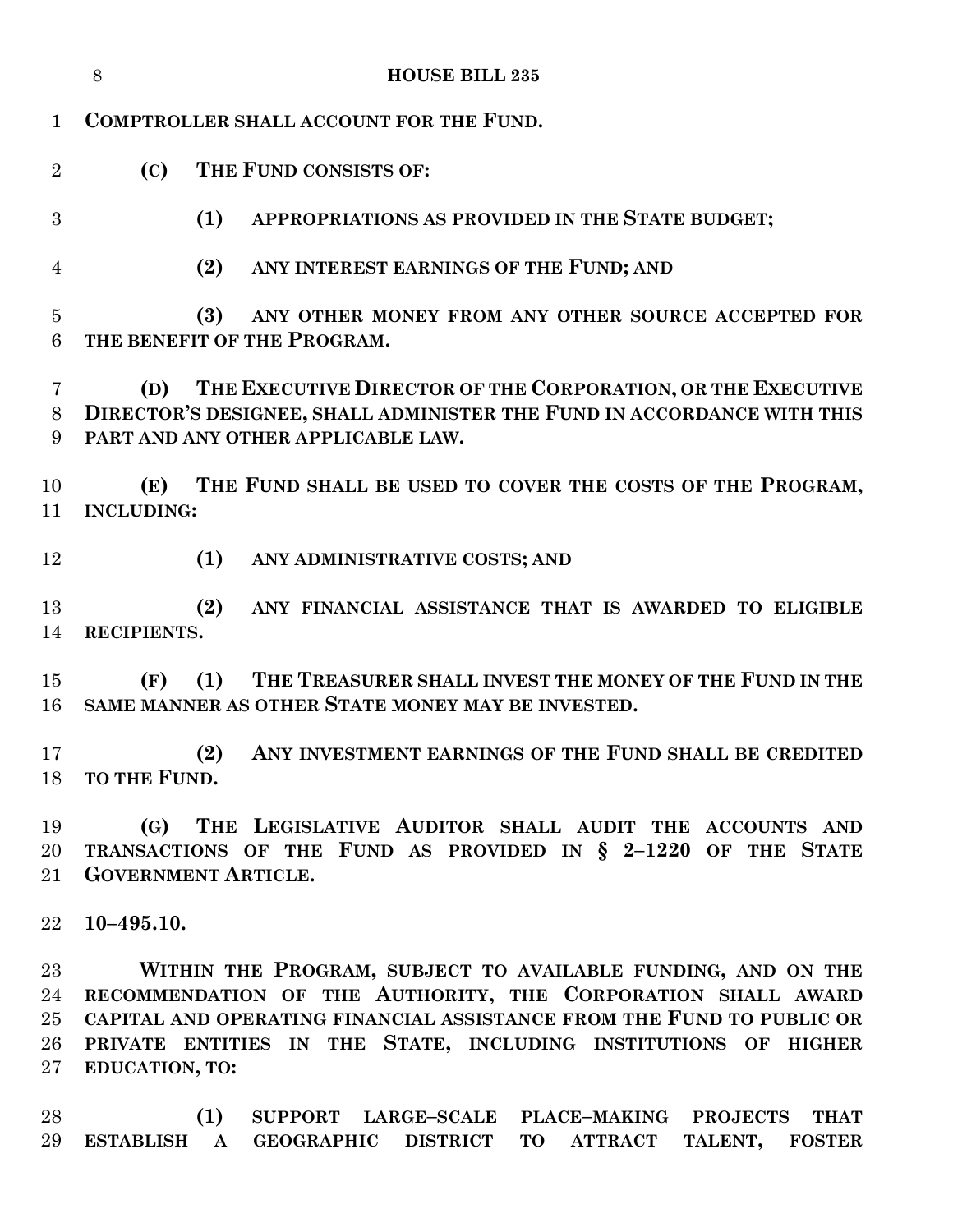**COLLABORATION, AND ENABLE CONCENTRATION AND GROWTH OF LIFE SCIENCES AND CYBER–RELATED INDUSTRIES;**

 **(2) FOSTER PUBLIC–PRIVATE COLLABORATIONS BETWEEN PRIVATE INDUSTRY AND INSTITUTIONS OF HIGHER EDUCATION IN THE STATE, AND THE DEVELOPMENT OF RESEARCH AND COMMERCIALIZATION CENTERS;**

 **(3) ATTRACT NEW LEAD VENTURE CAPITAL FIRMS AND MAJOR CORPORATE PARTNERS TO FUND START–UP AND EMERGING COMPANIES IN MARYLAND; AND**

 **(4) SUPPORT TALENT DEVELOPMENT INITIATIVES THAT ADDRESS CRITICAL SKILL SHORTAGE AREAS IN SCIENCE, TECHNOLOGY, ENGINEERING, AND MATHEMATICS FIELDS TO MEET THE WORKFORCE NEEDS OF THE LIFE SCIENCES AND CYBER–RELATED INDUSTRIES.**

- **10–495.11.**
- **(A) THE AUTHORITY SHALL ADOPT REGULATIONS TO ESTABLISH:**
- **(1) A COMPETITIVE APPLICATION PROCESS; AND**
- **(2) CRITERIA AND PROCEDURES FOR AWARDING FINANCIAL ASSISTANCE FROM THE FUND TO ELIGIBLE RECIPIENTS.**

 **(B) (1) IN ACCORDANCE WITH THIS PART, ALL PRIVATE SECTOR ENTITIES IN THE STATE AND ALL INSTITUTIONS OF HIGHER EDUCATION IN THE STATE MAY BE ELIGIBLE RECIPIENTS OF FINANCIAL ASSISTANCE.**

 **(2) PRIORITY FOR THE AWARD OF ANY FINANCIAL ASSISTANCE SHALL BE GIVEN TO THOSE PROJECTS THAT ARE MOST LIKELY TO:**

- 
- **(I) ATTRACT SIGNIFICANT INVESTMENT IN THE STATE;**

 **(II) RESULT IN SIGNIFICANT COMPANY FORMATION OR JOB CREATION;**

 **(III) LEVERAGE SIGNIFICANT RESEARCH FUNDING FROM FEDERAL OR PRIVATE SECTOR SOURCES; OR**

 **(IV) ESTABLISH THE STATE AS A KEY LOCATION FOR LIFE SCIENCES AND CYBER–RELATED INDUSTRIES.**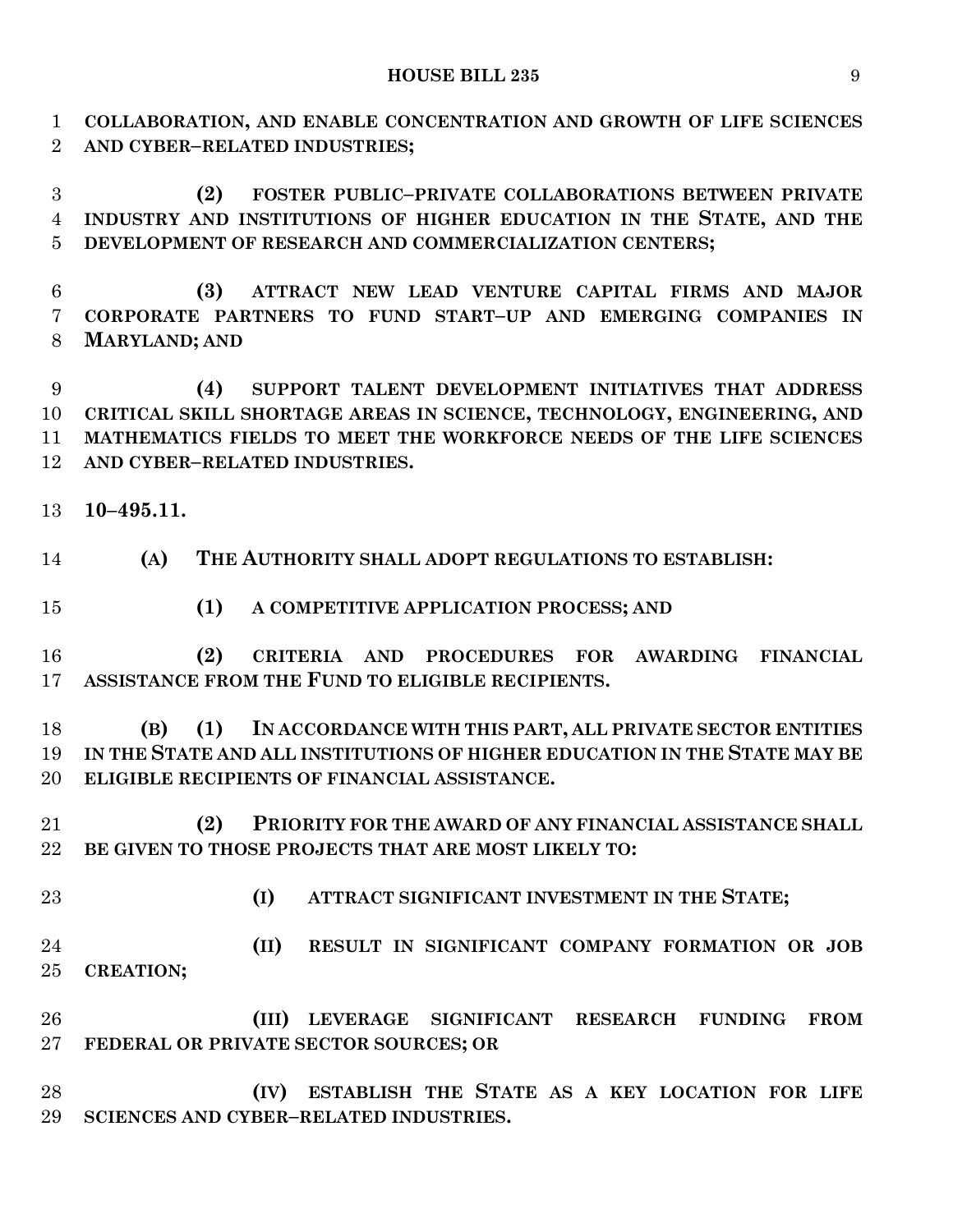**10–495.12.**

 **ON OR BEFORE JANUARY 1 EACH YEAR, THE CORPORATION AND THE AUTHORITY SHALL REPORT TO THE GOVERNOR AND, IN ACCORDANCE WITH § 2–1246 OF THE STATE GOVERNMENT ARTICLE, THE GENERAL ASSEMBLY ON THE STATUS OF THE FUND, INCLUDING DETAILED DESCRIPTIONS OF THE FINANCIAL ASSISTANCE AWARDED UNDER THIS PART.**

# **[**Part XI**] PART XII**. Miscellaneous.

10–496.

 (a) In any case under the insurance law of the State in which the assets of a purchaser are examined or considered, the designated capital shall be treated as an admitted asset, subject to the same financial rating as that held by the State.

# **Article – State Finance and Procurement**

6–226.

 (a) (2) (i) Notwithstanding any other provision of law, and unless inconsistent with a federal law, grant agreement, or other federal requirement or with the terms of a gift or settlement agreement, net interest on all State money allocated by the State Treasurer under this section to special funds or accounts, and otherwise entitled to receive interest earnings, as accounted for by the Comptroller, shall accrue to the General Fund of the State.

 (ii) The provisions of subparagraph (i) of this paragraph do not apply to the followings funds:

| 22       |       |      | 112. the Pretrial Services Program Grant Fund; [and]     |
|----------|-------|------|----------------------------------------------------------|
| 23<br>24 | AND   |      | 113. the Veteran Employment and Transition Success Fund; |
| 25<br>26 | FUND. | 114. | THE MARYLAND TECHNOLOGY INFRASTRUCTURE                   |

SECTION 2. AND BE IT FURTHER ENACTED, That:

 (a) The terms of the initial members of the Maryland Technology Infrastructure 29 Authority appointed by the Governor under  $\S 10-495.5(a)(1)$  of the Economic Development Article, as enacted by this Act, shall expire as follows:

(1) one member in 2020;